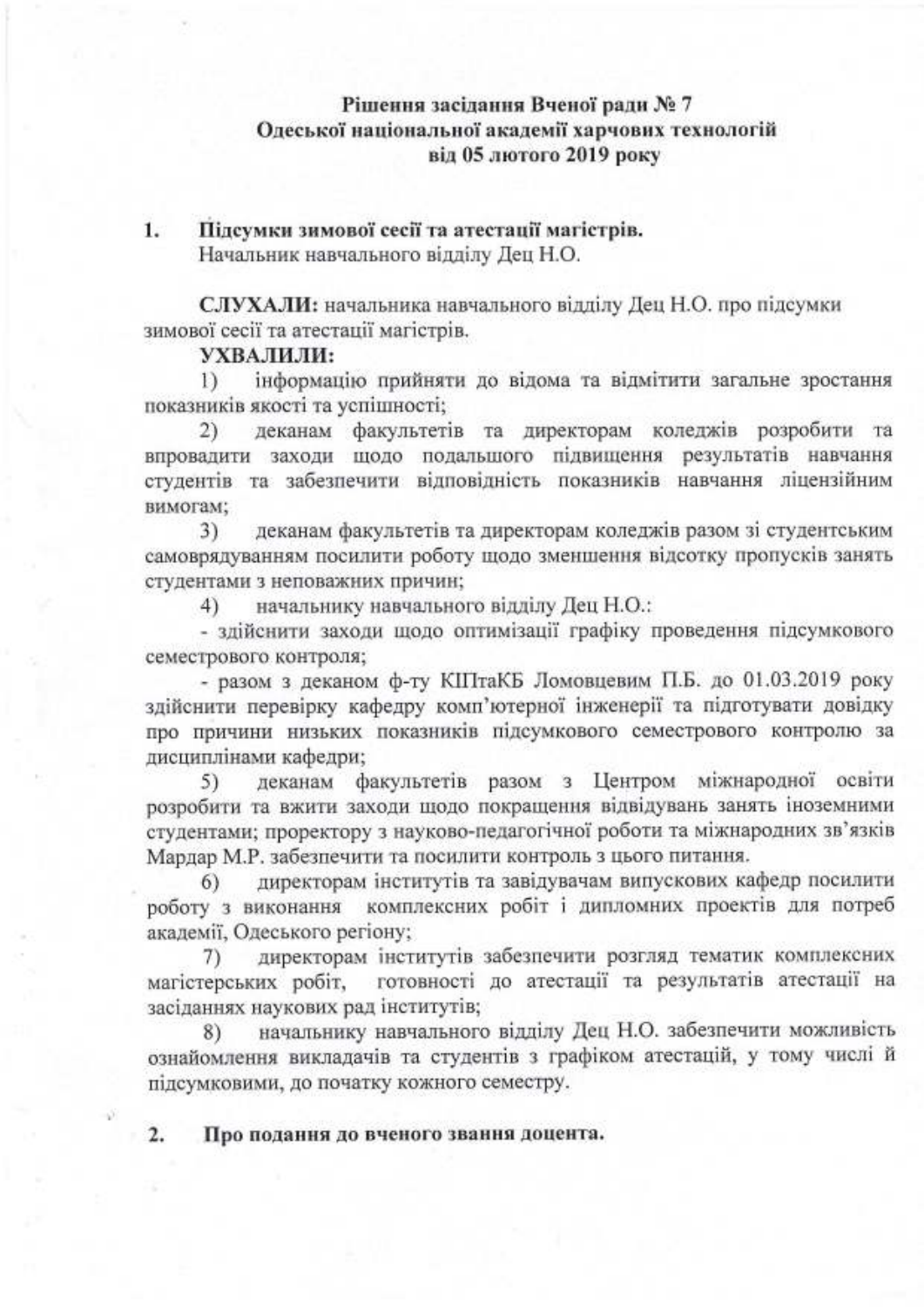СЛУХАЛИ: подання Максимової Оксани Борисівни до вченого звання доцента кафедри вищої та прикладної математики.

Вчений секретар довела до відома членів Вченої ради основні дані про здобувача.

Запитань до вченого секретаря не надійшло. Поступила пропозиція включити кандидатуру Максимової Оксани Борисівни до бюлетенів для таємного голосування.

Обрано лічильну комісію у складі: Немченка В. В., Шевченко Г.А., Мелік-Дадаєвої О. В., Лукіяника О. Г.

Оголошено перерву для проведення таємного голосування.

УХВАЛИЛИ: на підставі результатів таємного голосування: за - 75, проти - 2, недійсних бюлетенів - 0, рекомендувати кандидатуру Максимової Оксани Борисівни до присвоєння вченого звання доцента кафедри вищої та прикладної математики.

#### 3. Затвердження атестації наукової роботи стипендіата Кабінету Міністрів України для молодих вчених (Кустов I.O.).

Завідувач відділу аспірантури і докторантури Лівенцова О.О.

СЛУХАЛИ: звіт про виконання індивідуального плану роботи стипендіата Кабінету Міністрів України для молодих вчених к.т.н., старшого викладача кафедри технології переробки зерна Кустова Ігоря Олександровича.

УХВАЛИЛИ: затвердити звіт про виконання індивідуального плану роботи стипендіата Кабінету Міністрів України для молодих вчених к.т.н., старшого викладача кафедри технології переробки зерна Кустова Ігоря Олександровича.

#### Про зміни у стуктурі академії. 4.

Голова постійно-діючої комісії з розвитку та удосконалення структури акалемії Хобін В.А.

СЛУХАЛИ: голову постійно-діючої комісії з розвитку та удосконалення структури академії Хобіна В.А. про зміни у структурі академії.

## УХВАЛИЛИ:

1) створити у складі Центру маркетингу та реклами ОНАХТ відділ дизайну:

вивести зі штатного розкладу академії відділ охорони та управління  $2)$ господарством та створити відділ охорони та господарчий відділ, які підпорядкувати проректору з ЕРтаАГР;

3) забезпечити придбання технічних засобів для підвищення праці господарчого відділу;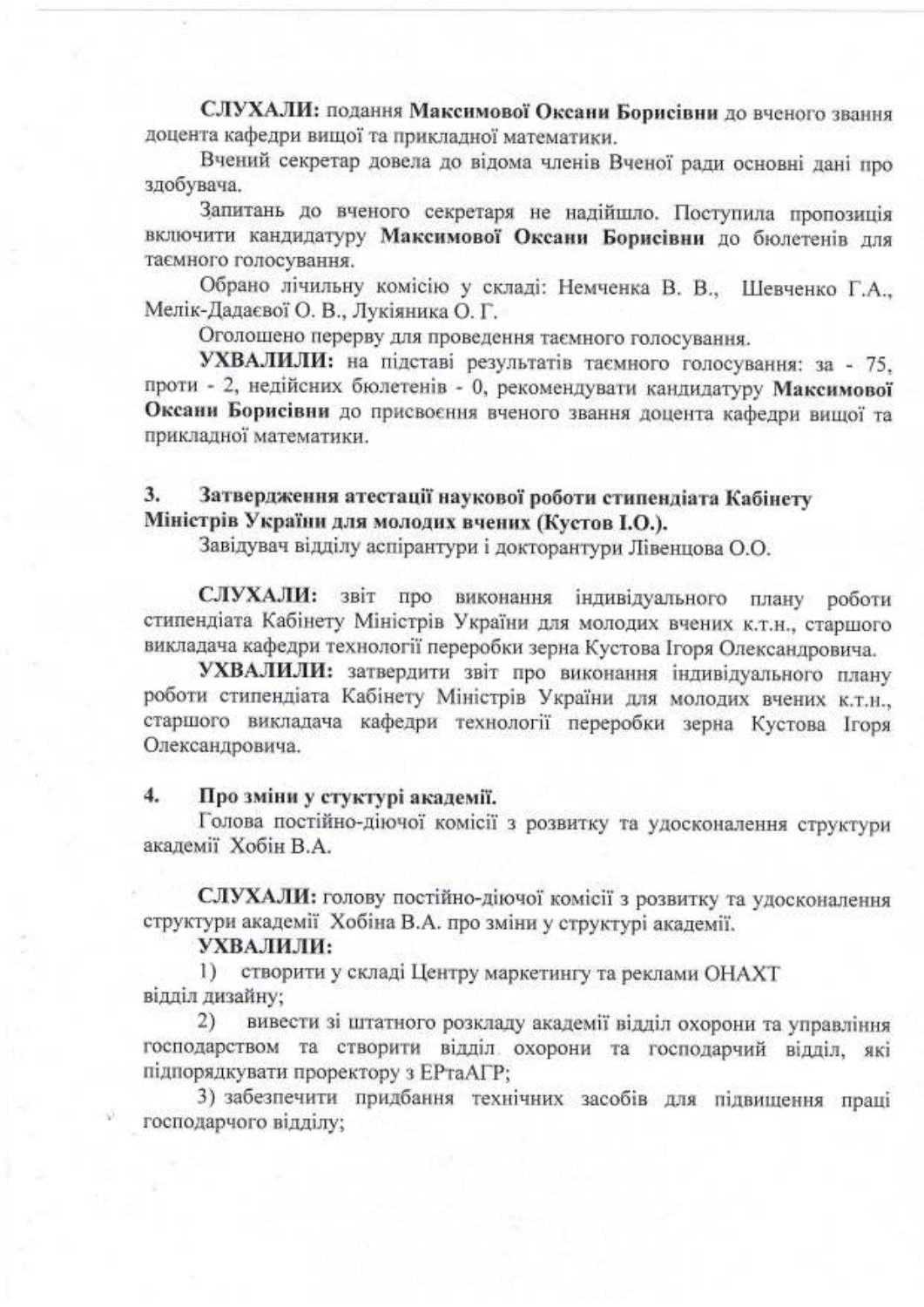4) проректору з ЕРтаАГР, проректору з НПтаНР, планово-фінансовому відділу розглянути питання стосовно включення до штату кафедр посад прибиральниць:

5) скасувати рішення Вченої ради від 04.12.2018р. (протокол №5) щодо ліквідації кафедри товарознавства та митної справи;

6) створити в Коледжі нафтогазових технологій, інженерії та інфраструктури сервісу **OHAXT** навчальну лабораторію спеціальну Нафтогазових технологій.

5. Затвердження Положень і змін до них з основної діяльності та про структурні підрозділи ОНАХТ:

5.1) СЛУХАЛИ: про затвердження змін до Положення про організацію освітнього процесу.

УХВАЛИЛИ: затвердити зміни до Положення про організацію освітнього процесу.

5.2) СЛУХАЛИ: про затвердження змін до Правил прийому до ОНАХТ у 2019 році.

УХВАЛИЛИ: затвердити зміни до Правил прийому до ОНАХТ у 2019 році.

5.3) СЛУХАЛИ: про затвердження нової редакції Положення про навчально-наукову лабораторію з сенсорного аналізу ОНАХТ.

УХВАЛИЛИ: затвердити нову редакцію Положення про навчальнонаукову лабораторію з сенсорного аналізу ОНАХТ.

# 6. Про упорядкування наукових періодичних видань академії.

Директор науково-технічної бібліотеки Зінченко І.І.

СЛУХАЛИ: директора науково-технічної бібліотеки Зінченко І.І. про упорядкування наукових періодичних видань академії.

### УХВАЛИЛИ:

1) інформацію прийняти до відома;

2) редакційним колегіям науково-періодичних видань ОНАХТ «Харчова наука та технологія» та «Праці міжнародного геометричного центру» до 30 травня 2019 р. завершити формування комплекту документів згідно наказу МОН про Порядок формування фахових видань;

редакційним колегіям 3) науково-періодичних видань ОНАХТ «Автоматизація технологічних та бізнес-процесів», «Економіка харчової промисловості», «Зернові продукти та комбікорми» та «Наукові праці» до 30 травня 2019р. завершити роботу над оновленням складу редакційних колегій, розпочати процес формування комплекту документів згідно Порядку формування фахових видань:

 $4)$ редакційній колегії науково-періодичного видання **OHAXT** «Холодильна техніка та технологія»:

- до 01 березня 2019р. забезпечити вихід друкованого накладу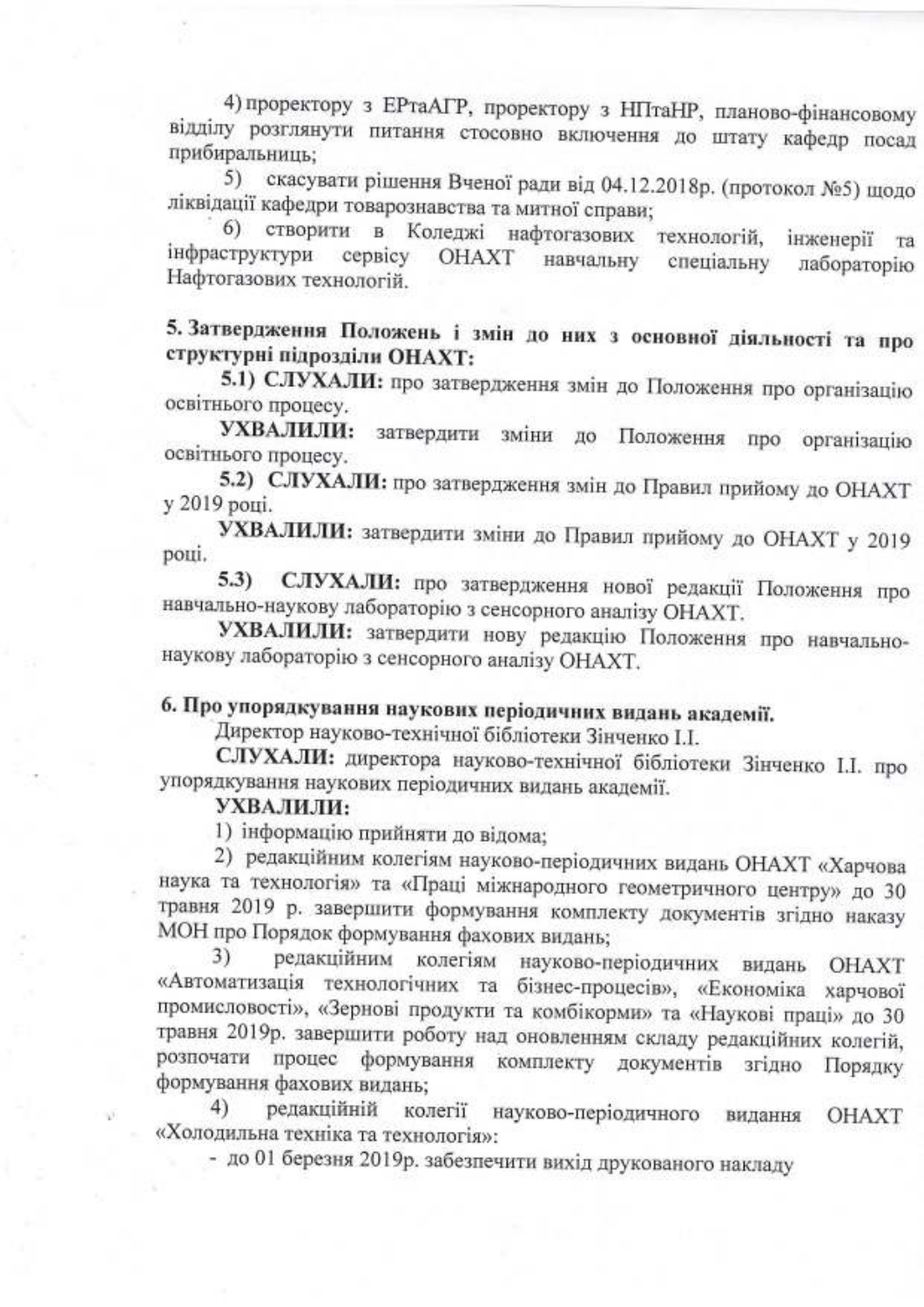примірників за 2018р. та здійснити обов'язкову розсилку відповідно до постанови Кабінету Міністрів України, завершити роботу щодо оновлення складу редакційної колегії;

- до 30 травня 2019р. розпочати процес формування комплекту документів згідно наказу МОН про Порядок формування фахових видань;

- до 30 травня 2019р. підготувати відповідний комплект документів до Міністерства Юстиції України для зміни періодичності виходу видання;<br>5) редакційній колегії науково-періодичного видання ОНАХТ

5) редакційній колегії науково-періодичного «Економічна та продовольча безпека України»:

- до 01 березня 2019р. забезпечити вихід останнього номеру видання «Економічна та продовольча безпека України»;

- до 30 травня 2019р. підготувати комплект документів для закриття xypHany;

- до 30 травня 2019р. підготувати комплект документів до Міністерства ИОстиції України для створення та реєстрації нового електронного науковоперіодичного видання «Фінансово-економічна та продовольча безпека»;

6) OHAXT, як співзасновник, виходить зі складу науковоперіодичного видання «Технічні гази»;

7) директору навчально-наукового інституту холоду, кріотехнологій та екоенергетики ім. В.С.Мартиновського Косому Б.В., директору НТБ Зінченко І.І. прийняти відповідні заходи щодо документального оформлення виходу OHAXT зі складу співзасновників науково-періодичного видання «Технічні гази».

7. Затвердження акредитаційних, ліцензійних справ та супутніх документів.

Директор Навчально-методичного центру забезпечення якості вищої

освіти Мураховський В.Г.

СЛУХАЛИ: про затвердження акредитаційних і ліцензійних справ та супутньої документації.

УХВАЛИЛИ: затвердити акредитаційні і ліцензійні справи та супутню документацію.

#### 8. Про рекомендацію до друку.

8.1) навчального посібника "Основи безпеки та надійності газонафтопроводів та газонафтосховищ". Автори: Василів О. Б., Тітлов О.

СЛУХАЛИ: про рекомендацію до друку начального посібника «Основи безпеки та надійності газонафтопроводів та газонафтосховищ». Автори: Василів О.Б. та Тітлов О.С.

УХВАЛИЛИ: рекомендувати до друку начальний посібник «Основи безпеки та надійності газонафтопроводів та газонафтосховищ». Автори: Bacunis O.E. ra Tirnos O.C.